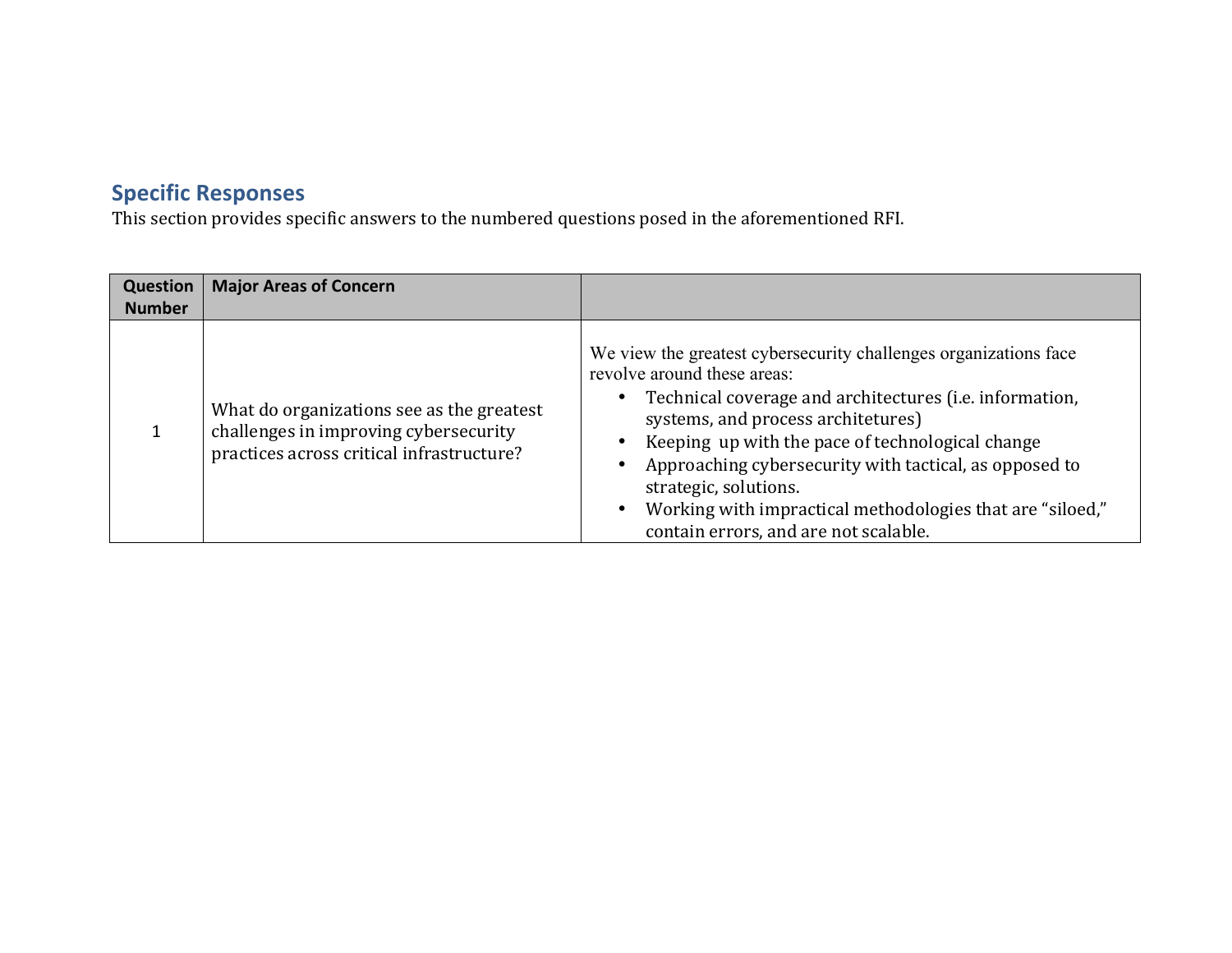| $\overline{2}$ | What do organizations see as the greatest<br>challenges in developing a cross-sector<br>standards-based Framework for critical<br>infrastructure?                                                                | In order for cross-sector standards to be effective, they require buy-in<br>and communication between different stakeholders. It is natural that<br>problems would occur due to politics, interpretation of jurisdictions, and<br>defining territories. These issues could make it difficult to reach<br>consensus.<br>Additionally, different personas will require different means of<br>communication. For example, a CISO or ISSO is more likely to require<br>accurate information, whereas a Security Analyst or System<br>Administrator is likely to require <i>precise</i> information.<br>We also see that many existing frameworks are often written to be too<br>idealistic and rigid (all or nothing) in their approaches. This makes<br>implementation difficult.<br>Finally, we see both a lack of objectivity in evaluation methods<br>combined with the lack of actionable metrics makes progress hard to<br>demonstrate. |
|----------------|------------------------------------------------------------------------------------------------------------------------------------------------------------------------------------------------------------------|-------------------------------------------------------------------------------------------------------------------------------------------------------------------------------------------------------------------------------------------------------------------------------------------------------------------------------------------------------------------------------------------------------------------------------------------------------------------------------------------------------------------------------------------------------------------------------------------------------------------------------------------------------------------------------------------------------------------------------------------------------------------------------------------------------------------------------------------------------------------------------------------------------------------------------------------|
| 3              | Describe your organization's policies and<br>procedures governing risk generally and<br>cybersecurity risk specifically. How does<br>senior management communicate and<br>oversee these policies and procedures? | Tripwire has instituted a Risk and Security Oversight Board responsible<br>for the prioritization and funding for information security related<br>activities across the company. This Board is the governing body for<br>risk management within our organization, and senior management is<br>heavily involved. Our Chief Financial Officer chairs this Board, and<br>our General Counsel leads meetings. Policies and procedures are<br>communicated at all management levels in multiple venues, and<br>progress is reported against specific, measurable targets.                                                                                                                                                                                                                                                                                                                                                                      |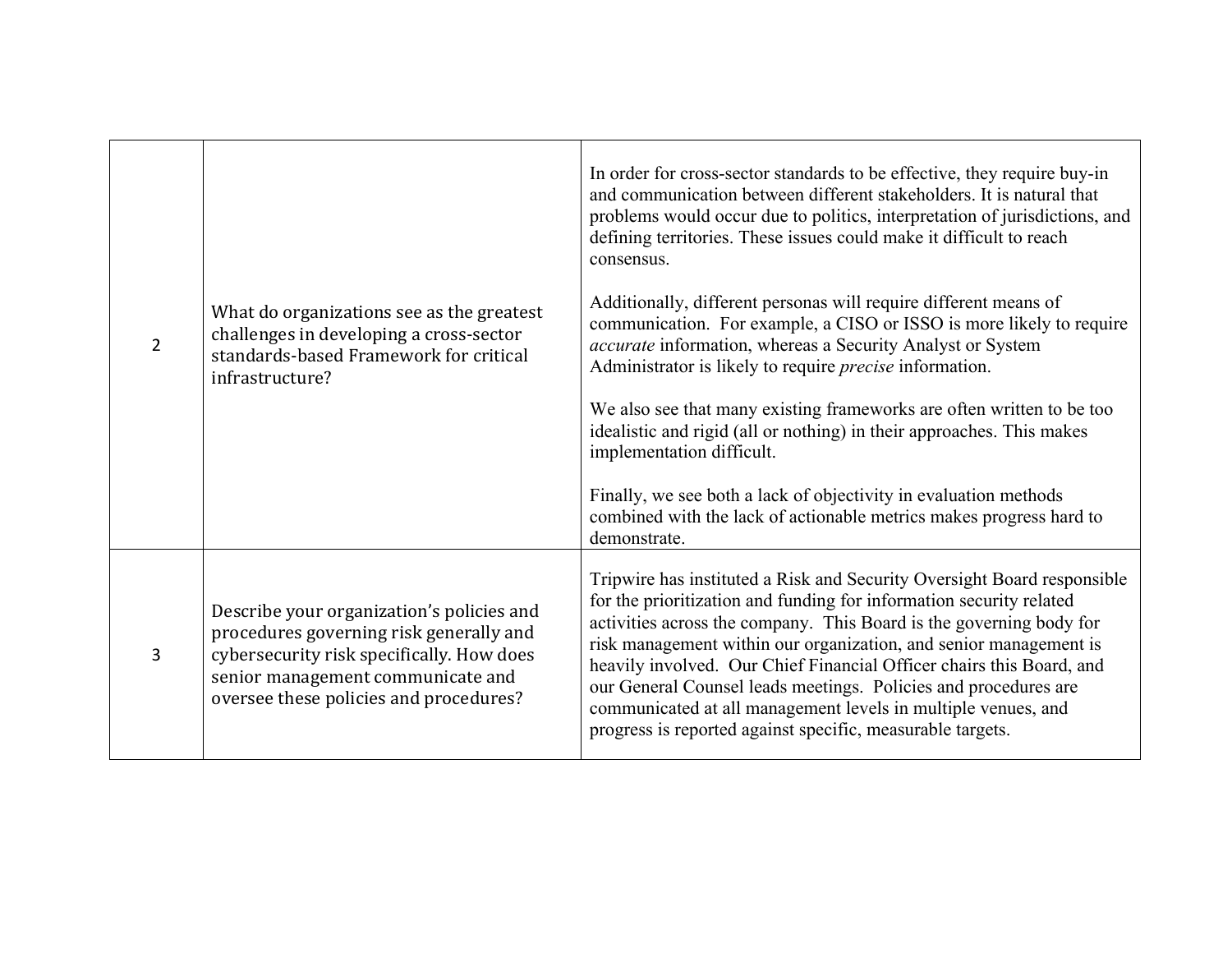| 4 | Where do organizations locate their<br>cybersecurity risk management<br>program/office?       | The Risk and Security Oversight Board at Tripwire is a committee at the<br>highest levels of the organization. The committee meets virtually and<br>physically. Due to its cross-functional nature, this committee works<br>with matrixed resources in the Information Systems department, the<br>Research & Development department, the Security Research team,<br>Legal, Finance, and other areas of the company.                                                                                                                                                                                                                                                                                                                                                                                                                                                             |
|---|-----------------------------------------------------------------------------------------------|---------------------------------------------------------------------------------------------------------------------------------------------------------------------------------------------------------------------------------------------------------------------------------------------------------------------------------------------------------------------------------------------------------------------------------------------------------------------------------------------------------------------------------------------------------------------------------------------------------------------------------------------------------------------------------------------------------------------------------------------------------------------------------------------------------------------------------------------------------------------------------|
| 5 | How do organizations define and assess risk<br>generally and cybersecurity risk specifically? | Most organizations with which we come into contact do not formally<br>practice risk management in general, or cybersecurity risk<br>management specifically. We often see a more structured approach to<br>risk management as a company matures. Proper Risk Management is<br>an expensive endeavor, and while it has proven to be beneficial on<br>multiple levels within certain organizations, it has not been universally<br>adopted.<br>Of those addressing risk in a formal manner, the most common<br>approaches focus on adapting frameworks such as NIST's RMF,<br>ISACA's Risk Framework, FAIR, or the ISO standard for information<br>risk management. However, many of these organizations are frustrated<br>because their organizations are more focused on documenting that they<br>have used a framework rather than focusing on truly implementing<br>security. |
|   |                                                                                               | Tripwire commissioned The Ponemon Institute for a study called "The<br>State of Risk-Based Security Management," which goes into detail<br>about this. The initial study was performed in 2012, and another will be<br>conducted in mid-2013.                                                                                                                                                                                                                                                                                                                                                                                                                                                                                                                                                                                                                                   |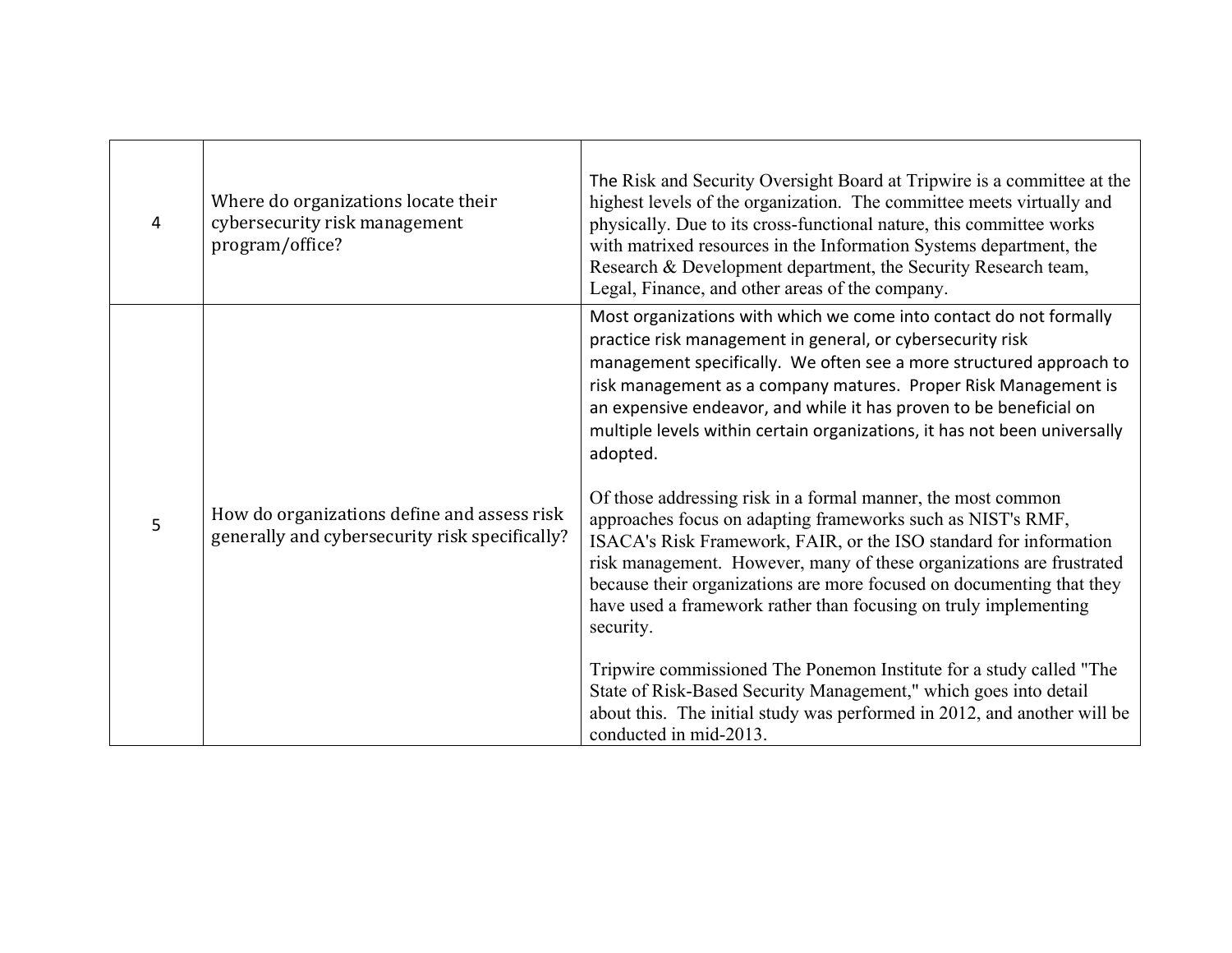| 6 | To what extent is cybersecurity risk<br>incorporated into organizations' overarching<br>enterprise risk management?                                                                     | As stated above, formal risk management is rarely practiced in most<br>organizations. Ponemon, in the report mentioned above, states that more<br>than half of organizations say they are "serious" about Risk-based<br>Security Management, but fewer than 1/3 of organizations have a<br>formalized risk program.<br>Other recent reports suggest (though without citing specific data points)<br>that larger the business is, the more likely they are to formally recognize<br>that IT risk management is a piece of operational risk management.<br>Small businesses appear unable or unaware to incorporate IT into their<br>total understanding of operational risk.                                              |
|---|-----------------------------------------------------------------------------------------------------------------------------------------------------------------------------------------|--------------------------------------------------------------------------------------------------------------------------------------------------------------------------------------------------------------------------------------------------------------------------------------------------------------------------------------------------------------------------------------------------------------------------------------------------------------------------------------------------------------------------------------------------------------------------------------------------------------------------------------------------------------------------------------------------------------------------|
| 7 | What standards, guidelines, best practices,<br>and tools are organizations using to<br>understand, measure, and manage risk at the<br>management, operational, and technical<br>levels? | CIS and DISA benchmarks appear to be popular. PCI, NIST 800-53,<br>ISO 27001, and COBIT are popular frameworks. Each specifies some<br>degree of risk management, which is often not actually performed -<br>each is viewed as compliance more than it is to guide operational<br>security. CIS provides measurement guidelines as do frameworks, but<br>all appear to be somewhat different. Internationally, heavy influence is<br>apparent from the Monetary Authority of Singapore's Internet Banking<br>and Technology Risk Management Guidelines, as well as Australian<br>Defence Signals Directorate's Information Risk Manual and<br>accompanying "Top 35 Strategies to Mitigate Targeted Cyber<br>Intrusions." |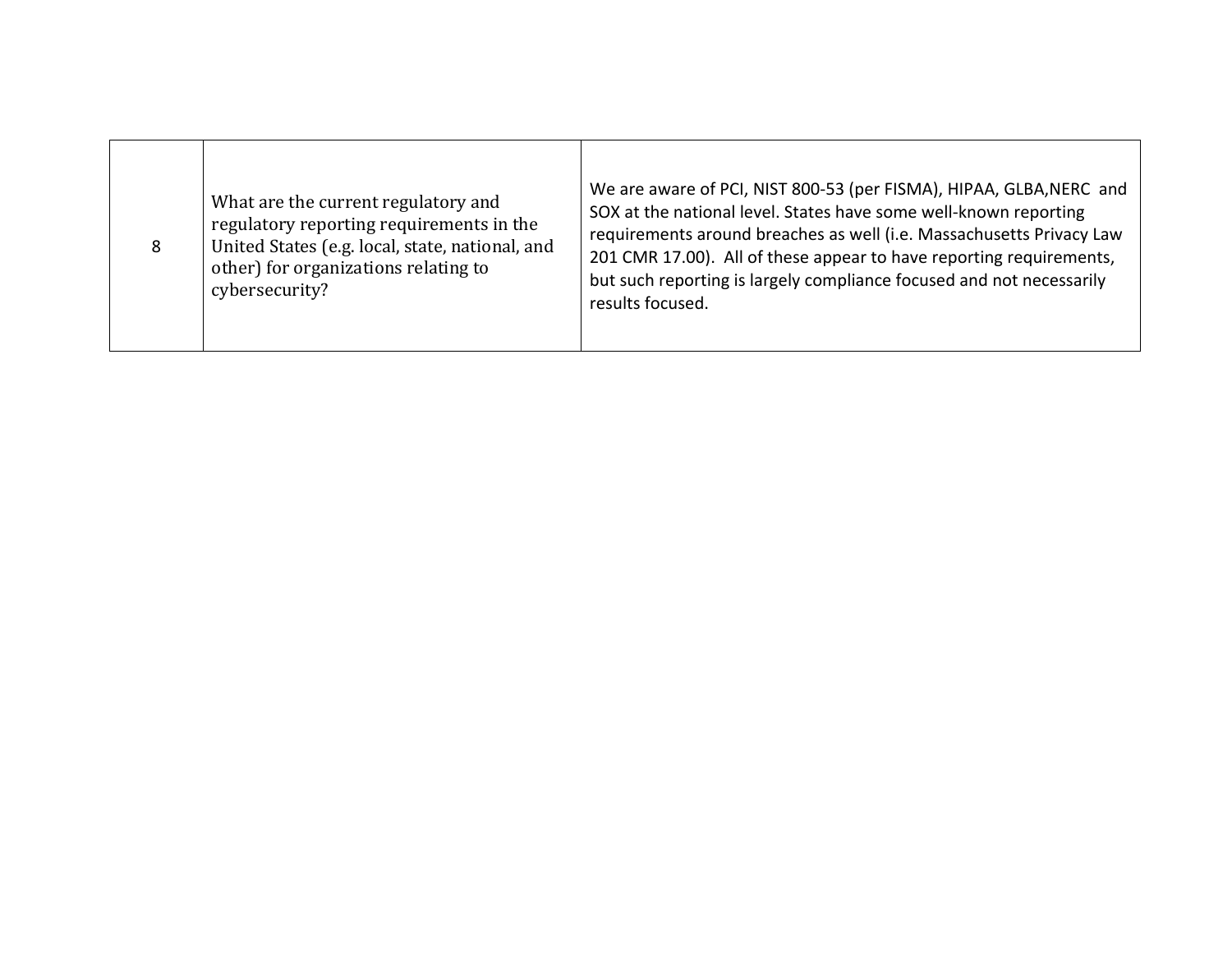| 9 | What organizational critical assets are<br>interdependent upon other critical physical<br>and information infrastructures, including<br>telecommunications, energy, financial<br>services, water, and transportation sectors? | We take an "organizational critical asset" as an organization-owned<br>asset, the failure of which would be catastrophic to the operation of<br>the organization for some period of time. Given that definition, then<br>organizationally critical assets are integrated with the community<br>critical infrastructure at various points. For example, many companies<br>would not function were it not for a fully-functional and resilient<br>power supply, Internet, and public services. Additionally, many<br>organizations would fail if the transportation industry suddenly came<br>to a halt or were severely disrupted - recall the post 9/11 grounding of<br>airlines and what that did to the economy. A similar event in a<br>tangential transportation sector (i.e. rail, trucking, sea) would have<br>similar results. The more connected an organization is, the more<br>dependent upon power and Internet. It could be reasonable to<br>suggest that nearly all businesses of any size would be adversely<br>affected by disruptions to those and other sectors. |
|---|-------------------------------------------------------------------------------------------------------------------------------------------------------------------------------------------------------------------------------|-----------------------------------------------------------------------------------------------------------------------------------------------------------------------------------------------------------------------------------------------------------------------------------------------------------------------------------------------------------------------------------------------------------------------------------------------------------------------------------------------------------------------------------------------------------------------------------------------------------------------------------------------------------------------------------------------------------------------------------------------------------------------------------------------------------------------------------------------------------------------------------------------------------------------------------------------------------------------------------------------------------------------------------------------------------------------------------|
|   |                                                                                                                                                                                                                               |                                                                                                                                                                                                                                                                                                                                                                                                                                                                                                                                                                                                                                                                                                                                                                                                                                                                                                                                                                                                                                                                                   |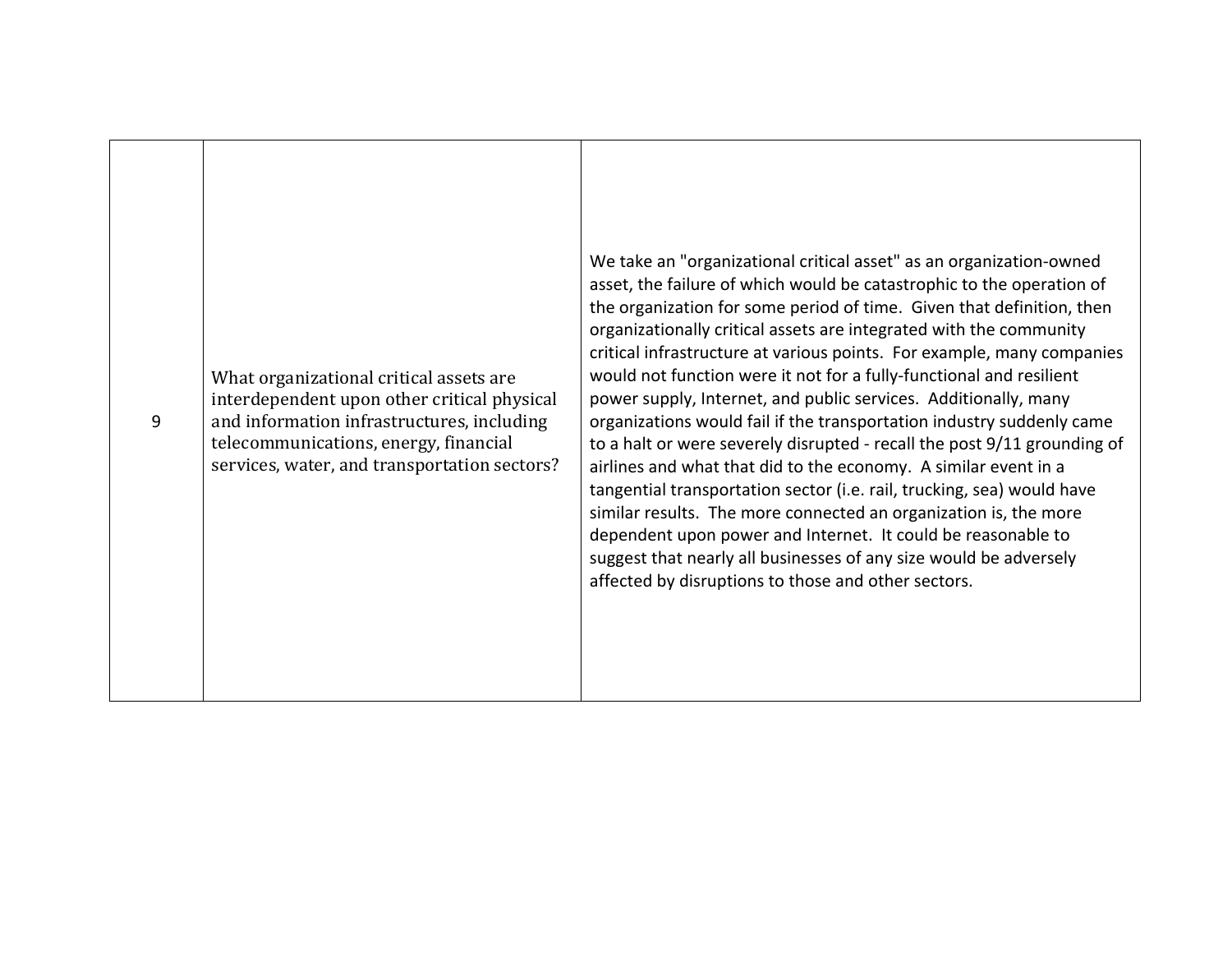| 10 | What performance goals do organizations<br>adopt to ensure their ability to provide<br>essential services while managing<br>cybersecurity risk?                                                                 | Measuring performance is a critical aspect of any cybersecurity<br>program. When possible, we align cybersecurity with service<br>performance. Providing secure, resilient software to our customers is<br>paramount to our success, so we tend to focus more on typical<br>performance indicators across the Software Development Lifecycle, in<br>addition to those services we deem as being critical to our customers<br>(i.e. support and our community portal).                                                                                           |
|----|-----------------------------------------------------------------------------------------------------------------------------------------------------------------------------------------------------------------|-----------------------------------------------------------------------------------------------------------------------------------------------------------------------------------------------------------------------------------------------------------------------------------------------------------------------------------------------------------------------------------------------------------------------------------------------------------------------------------------------------------------------------------------------------------------|
| 11 | If your organization is required to report to<br>more than one regulatory body, what<br>information does your organization report<br>and what has been your organization's<br>reporting experience?             | Our organization is not required to report to any regulatory body at this<br>time.                                                                                                                                                                                                                                                                                                                                                                                                                                                                              |
| 12 | What role(s) do or should<br>national/international standards and<br>organizations that develop national/<br>international standards play in critical<br>infrastructure cybersecurity conformity<br>assessment? | Some organized body needs to act as the checking balance in the<br>system. Assuming the defined and required system (the framework) is<br>1) reasonable, 2) effective, and 3) minimally burdensome, and then a<br>validation body should be able to perform routine assessments on an ad<br>hoc and/or periodic basis. Such assessment is requisite to ensuring that<br>the spirit of the framework is being met. Meeting the spirit of the<br>framework is much different from meeting the letter of the law with the<br>more abstract and verbose frameworks. |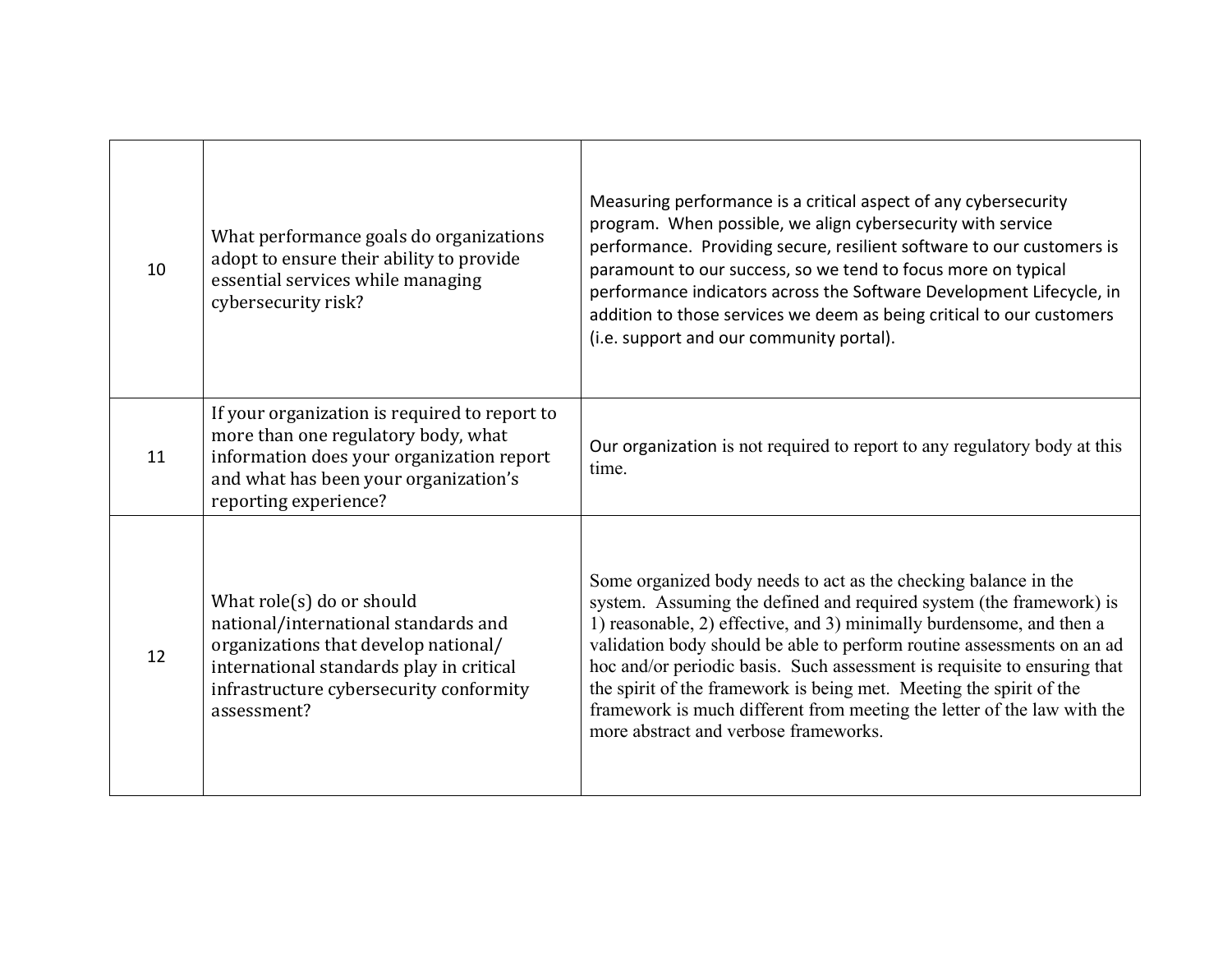|                | <b>Applicability of Existing Publications</b>      |                                                                                                                                                                                                                                                                                                                                                                                                                                                                                                                                                             |
|----------------|----------------------------------------------------|-------------------------------------------------------------------------------------------------------------------------------------------------------------------------------------------------------------------------------------------------------------------------------------------------------------------------------------------------------------------------------------------------------------------------------------------------------------------------------------------------------------------------------------------------------------|
| $\mathbf{1}$   | What additional approaches already exist?          | There are generally three approaches: 1) Legal/regulatory, 2)<br>contractual, 3) voluntary. We have copious examples of each category<br>of framework, but all generally take the same approach based on a<br>Plan/Do/Check/Act cycle. The implementation of these approaches<br>typically suffer from a failure to adequately address specific aspects of<br>risk management, which is to say that they do not provide enough<br>guidance/prescription for an organization to effectively carry out risk<br>assessment and make trade-off-based decisions. |
| $\overline{2}$ | Which of these approaches apply across<br>sectors? | It is equally possible to apply any of the existing control frameworks<br>across any sector. As the Unified Compliance Framework, and other<br>sources of similar content (i.e. from product vendors such as Tripwire),<br>adequately demonstrates, most (if not all) cybersecurity frameworks<br>are ultimately equivalent.                                                                                                                                                                                                                                |
| 3              | Which organizations use these approaches?          | Whether they realize it or not, all organizations use the same general<br>approach to managing risk, including cybersecurity risk. The truth of<br>the matter is that they are simply more or less aware (and presumably<br>more or less formal) about it.                                                                                                                                                                                                                                                                                                  |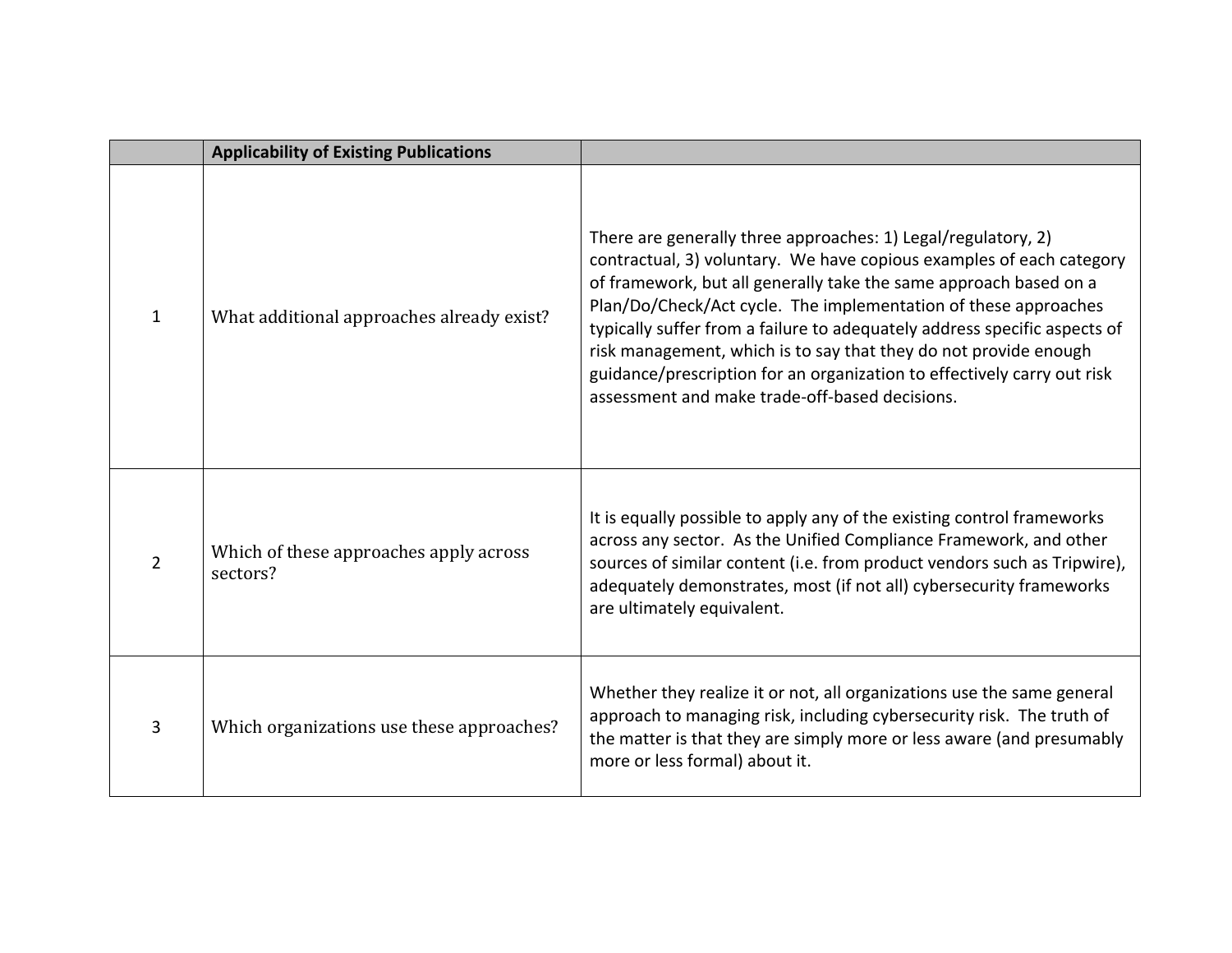| 4 | What, if any, are the limitations of using such<br>approaches?          | The major limitation is demonstrated in the verbosity of the selected<br>framework. Control frameworks today do very little to describe or<br>characterize the organizational processes each control objective and<br>control necessarily effects.                                                                                              |
|---|-------------------------------------------------------------------------|-------------------------------------------------------------------------------------------------------------------------------------------------------------------------------------------------------------------------------------------------------------------------------------------------------------------------------------------------|
|   | What, if any, modifications could make these<br>approaches more useful? | Rather than alluding to organizational processes, provide explicit links<br>from controls to these processes. Make expected roles explicit. Make<br>inputs to and outputs from processes explicit. Use diagramming to its<br>fullest extent, thus reserving verbose instruction for step-by-step<br>explanation of the process being described. |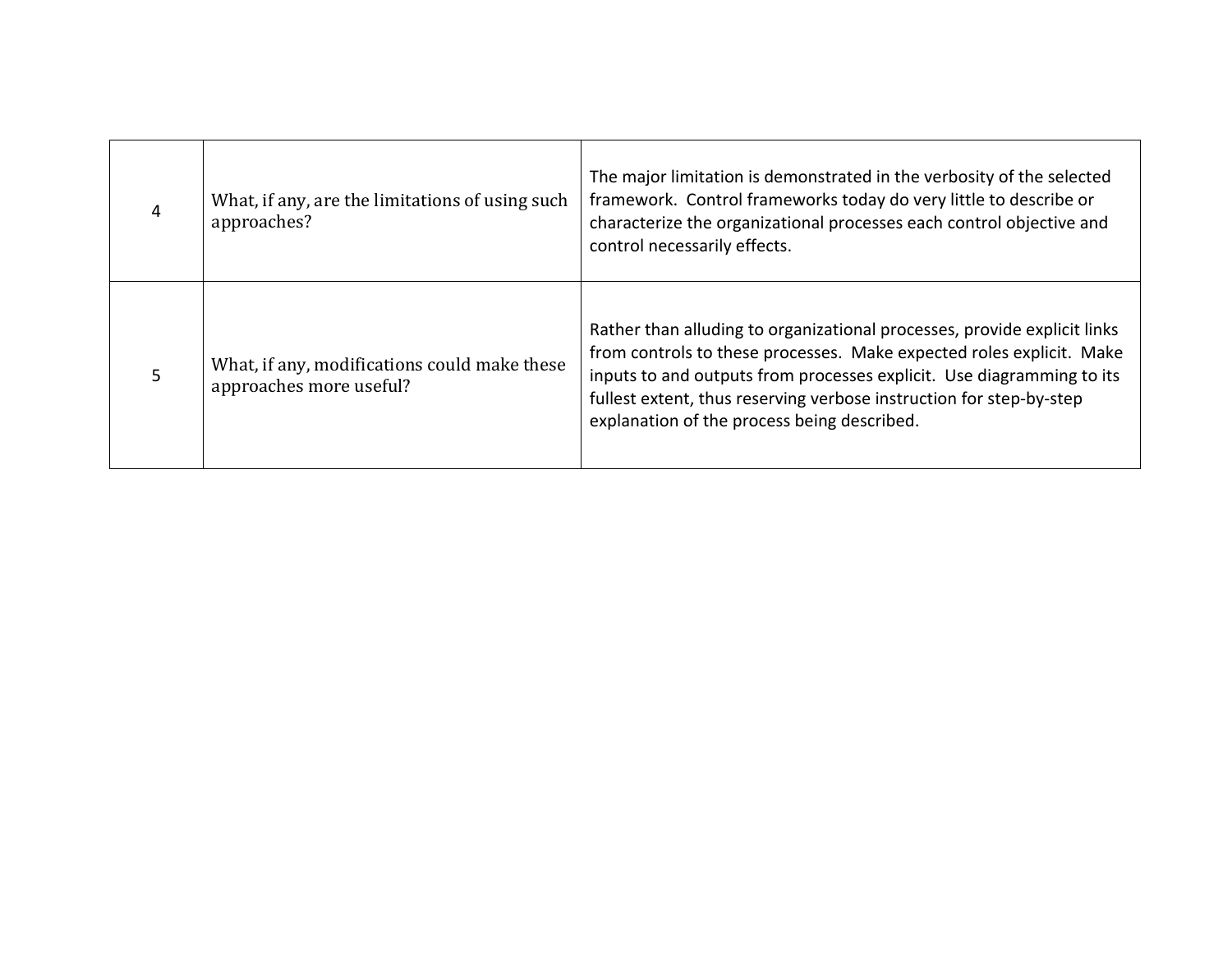| 6 | How do these approaches take into account<br>sector-specific needs? | Are there really sector-specific needs? At the most abstract level,<br>there are no special needs at the control framework level. Instead,<br>there are special needs at the technical control and tool level.<br>Platforms requiring coverage, for example, in the defense industrial<br>base are going to be different than the platforms covered in the energy<br>sector (i.e. SCADA systems). The overall approach should not be<br>different. |
|---|---------------------------------------------------------------------|----------------------------------------------------------------------------------------------------------------------------------------------------------------------------------------------------------------------------------------------------------------------------------------------------------------------------------------------------------------------------------------------------------------------------------------------------|
|   |                                                                     | That said, the approaches in use today seem to take the exact opposite<br>approach by making each control framework different or, the term is<br>often used, "special." The overall risk management system should not<br>be different between sectors. We believe these differences exist<br>because of the verbosity of frameworks and a lack of concentration on<br>organizational role and process abstractions.                                |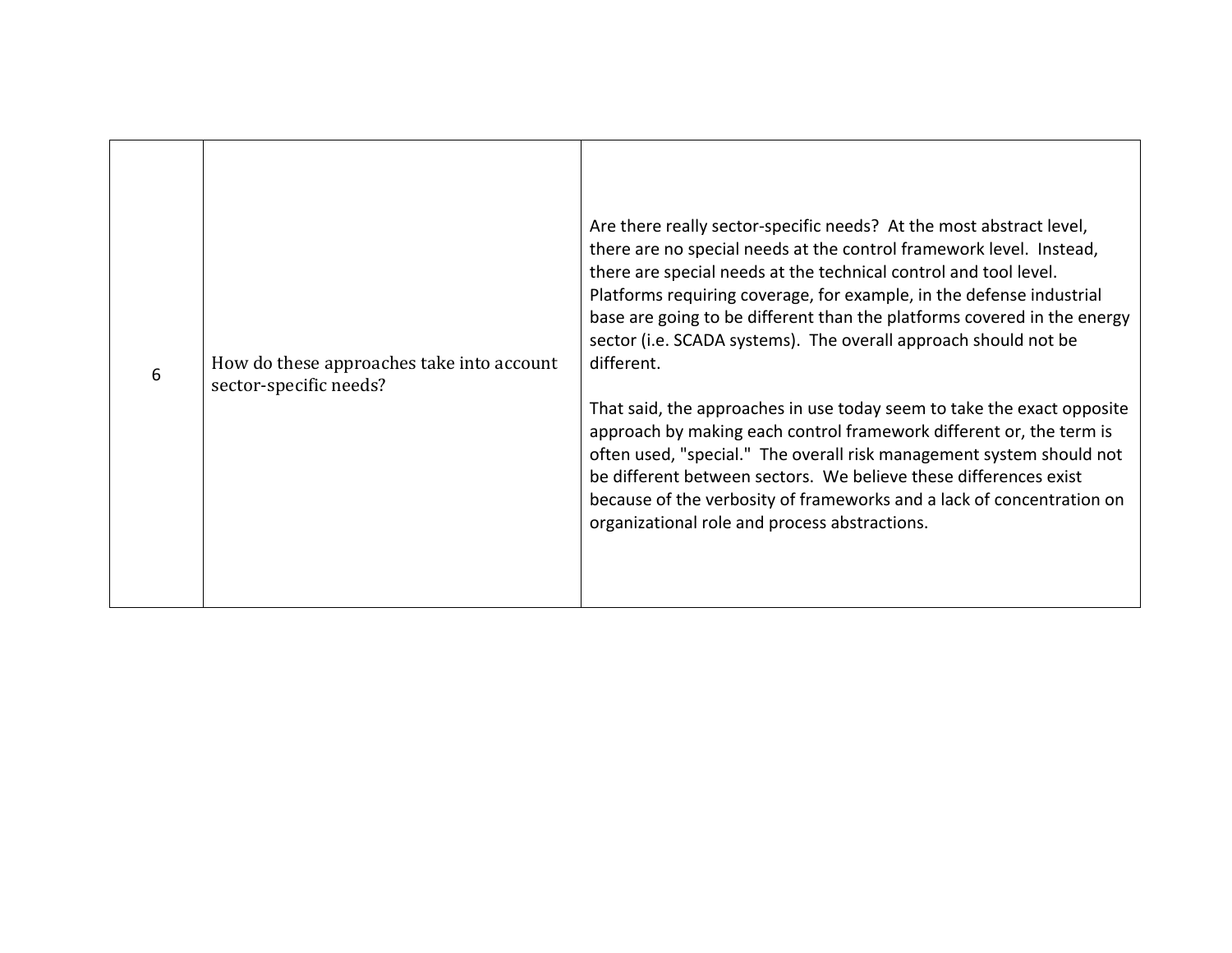|  | When using an existing framework, should<br>there be a related sector-specific standards<br>development process or voluntary program? | There may be sector-specific standards in certain cases. If we choose<br>to leave control frameworks at the abstract level, then we can apply<br>standards at various levels within the overall risk management system.<br>There may be a standard for representing the control framework in a<br>human and machine-readable manner. There may additionally be<br>standards for specific configuration settings, log formats, etc. |
|--|---------------------------------------------------------------------------------------------------------------------------------------|------------------------------------------------------------------------------------------------------------------------------------------------------------------------------------------------------------------------------------------------------------------------------------------------------------------------------------------------------------------------------------------------------------------------------------|
|--|---------------------------------------------------------------------------------------------------------------------------------------|------------------------------------------------------------------------------------------------------------------------------------------------------------------------------------------------------------------------------------------------------------------------------------------------------------------------------------------------------------------------------------------------------------------------------------|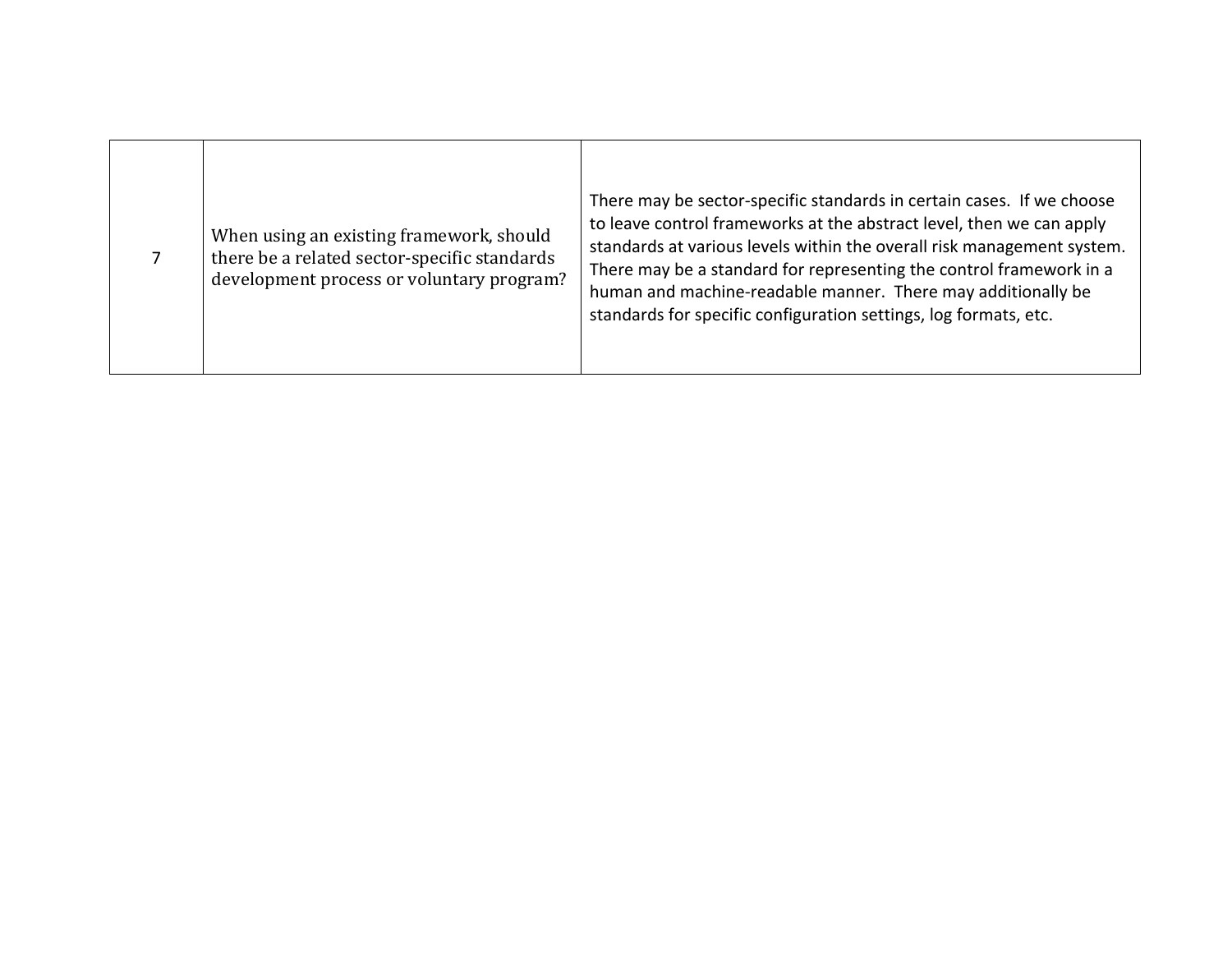| 8 | What can the role of sector-specific agencies<br>and related sector coordinating councils be<br>in developing and promoting the use of these<br>approaches? | For an encompassing risk management effort to be useful, sector-<br>specific agencies and coordinating councils must agree on a common<br>vision of the problem domain. For example, if they all can agree that<br>the ultimate purpose of these activities is to manage operational loss,<br>that control frameworks are used to provide guidance on such<br>minimization, that IT-related control frameworks allude to specific<br>organizational processes, and that these all are intended to<br>substantiate controls, then we can get off to a clean start. The<br>"specialness" of each sector does not come before the control level,<br>but rather exists below that and, perhaps, to the side where policy,<br>process, and procedures are implemented as a result. We expect most<br>differences to be in precise implementation of process and in specific<br>procedures, which will pull in specific standards. |
|---|-------------------------------------------------------------------------------------------------------------------------------------------------------------|------------------------------------------------------------------------------------------------------------------------------------------------------------------------------------------------------------------------------------------------------------------------------------------------------------------------------------------------------------------------------------------------------------------------------------------------------------------------------------------------------------------------------------------------------------------------------------------------------------------------------------------------------------------------------------------------------------------------------------------------------------------------------------------------------------------------------------------------------------------------------------------------------------------------------|
|---|-------------------------------------------------------------------------------------------------------------------------------------------------------------|------------------------------------------------------------------------------------------------------------------------------------------------------------------------------------------------------------------------------------------------------------------------------------------------------------------------------------------------------------------------------------------------------------------------------------------------------------------------------------------------------------------------------------------------------------------------------------------------------------------------------------------------------------------------------------------------------------------------------------------------------------------------------------------------------------------------------------------------------------------------------------------------------------------------------|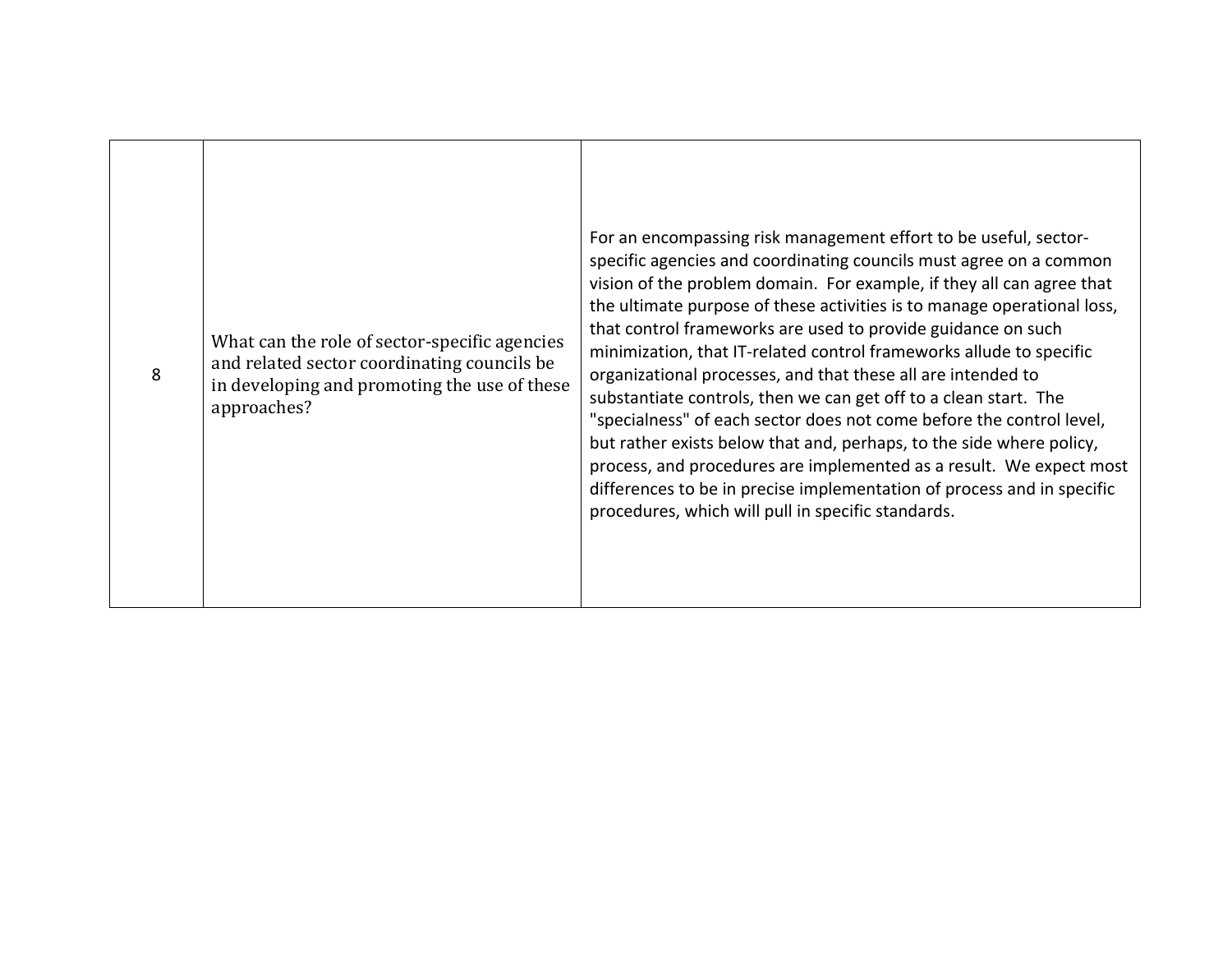| 9 | What other outreach efforts would be<br>helpful?                                                                                                                                                                                                                                                                                                                                                                                                              | Looking to the international community for guidance is critical to the<br>overall success of this endeavor. This is a global problem requiring a<br>global solution, and while we may have the most immediate effect in<br>the United States, providing a reasonably well-thought framework<br>applicable across sectors (not necessarily limited to critical-<br>infrastructure) will go a long way toward engaging the international<br>community. |
|---|---------------------------------------------------------------------------------------------------------------------------------------------------------------------------------------------------------------------------------------------------------------------------------------------------------------------------------------------------------------------------------------------------------------------------------------------------------------|------------------------------------------------------------------------------------------------------------------------------------------------------------------------------------------------------------------------------------------------------------------------------------------------------------------------------------------------------------------------------------------------------------------------------------------------------|
|   | On Adoption Of Practices (listed in first cell)                                                                                                                                                                                                                                                                                                                                                                                                               |                                                                                                                                                                                                                                                                                                                                                                                                                                                      |
|   | • Separation of business from operational<br>systems;<br>• Use of encryption and key management;<br>· Identification and authorization of users<br>accessing systems;<br>• Asset identification and management;<br>• Monitoring and incident detection tools and<br>capabilities;<br>• Incident handling policies and procedures;<br>· Mission/system resiliency practices;<br>• Security engineering practices;<br>• Privacy and civil liberties protection. | <b>NA</b>                                                                                                                                                                                                                                                                                                                                                                                                                                            |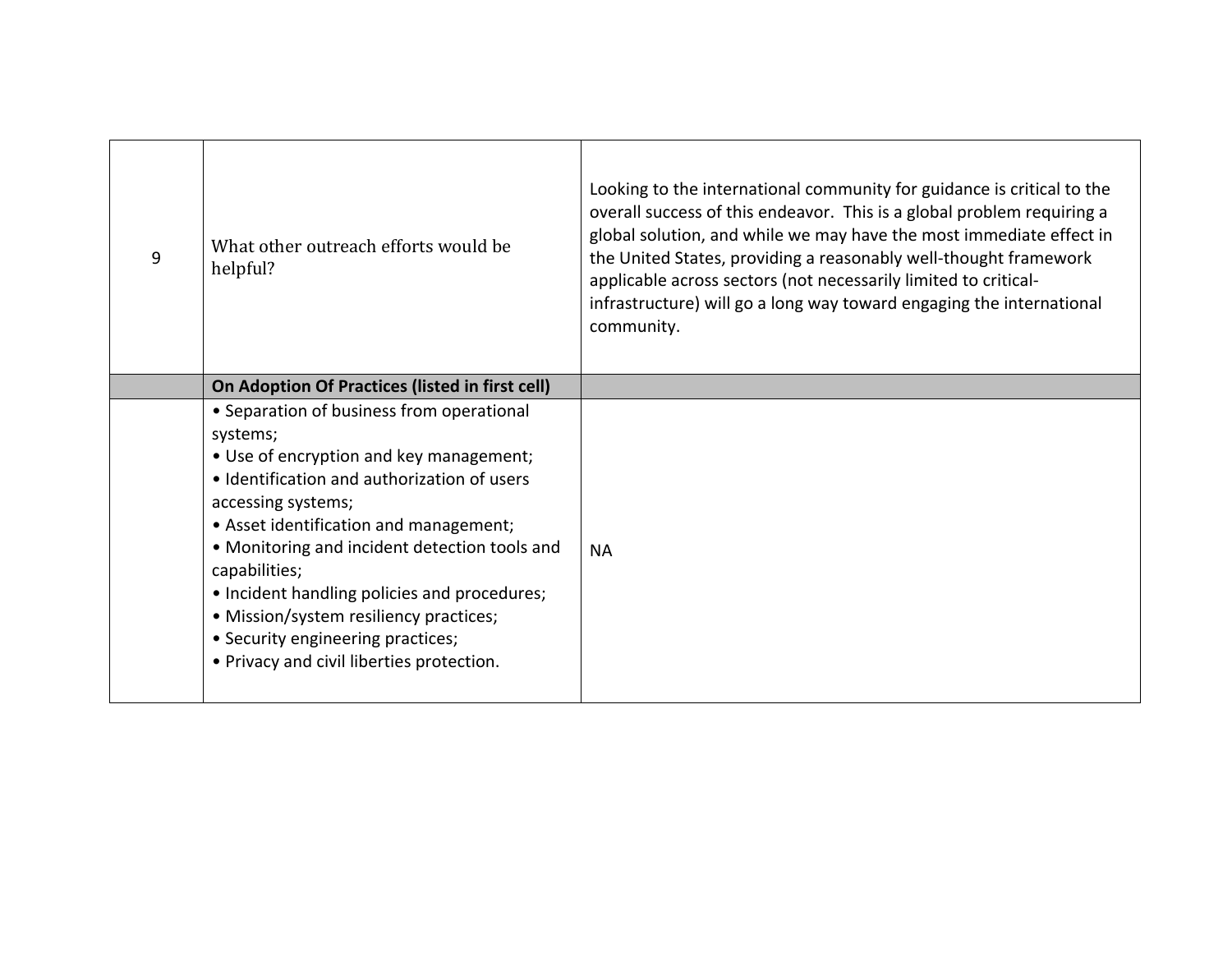| $\mathbf{1}$   | Are these practices widely used throughout<br>critical infrastructure and industry?                                              | It is our experience that organizations are beginning to leverage<br>network segmentation to keep various systems separated (i.e. business<br>and operational). User I&A has also been increasing, but good, up-to-<br>date asset management and incident detection and response are still<br>getting up to speed.                                                                                                                                                                                             |
|----------------|----------------------------------------------------------------------------------------------------------------------------------|----------------------------------------------------------------------------------------------------------------------------------------------------------------------------------------------------------------------------------------------------------------------------------------------------------------------------------------------------------------------------------------------------------------------------------------------------------------------------------------------------------------|
| $\overline{2}$ | How do these practices relate to existing<br>international standards and practices?                                              | Automation is a huge requirement looming in front of this effort. We<br>MUST provide reasonably simple, but powerful, mechanisms that can<br>be used to automate the processes affected by the to-be-proposed<br>framework. The framework must start with a precise definition for all<br>the concepts used in the domain. These definitions can be drawn from<br>existing sources, but need to be reconciled in some manner to become<br>THE source for information security and risk management terminology. |
| 3              | Which of these practices do commenters see<br>as being the most critical for the secure<br>operation of critical infrastructure? | The list provided is a perfect example of how we tend to slice the world<br>in the wrong way. What does it take, for example, to suitably manage<br>assets? To manage the asset lifecycle, you're going to need pieces of<br>each of the other capabilities listed. Properly managed assets imply<br>that they are properly configured, periodically checked, and that<br>deviations from the expectations of "normal" prompt investigation (i.e.<br>monitoring and response exist).                           |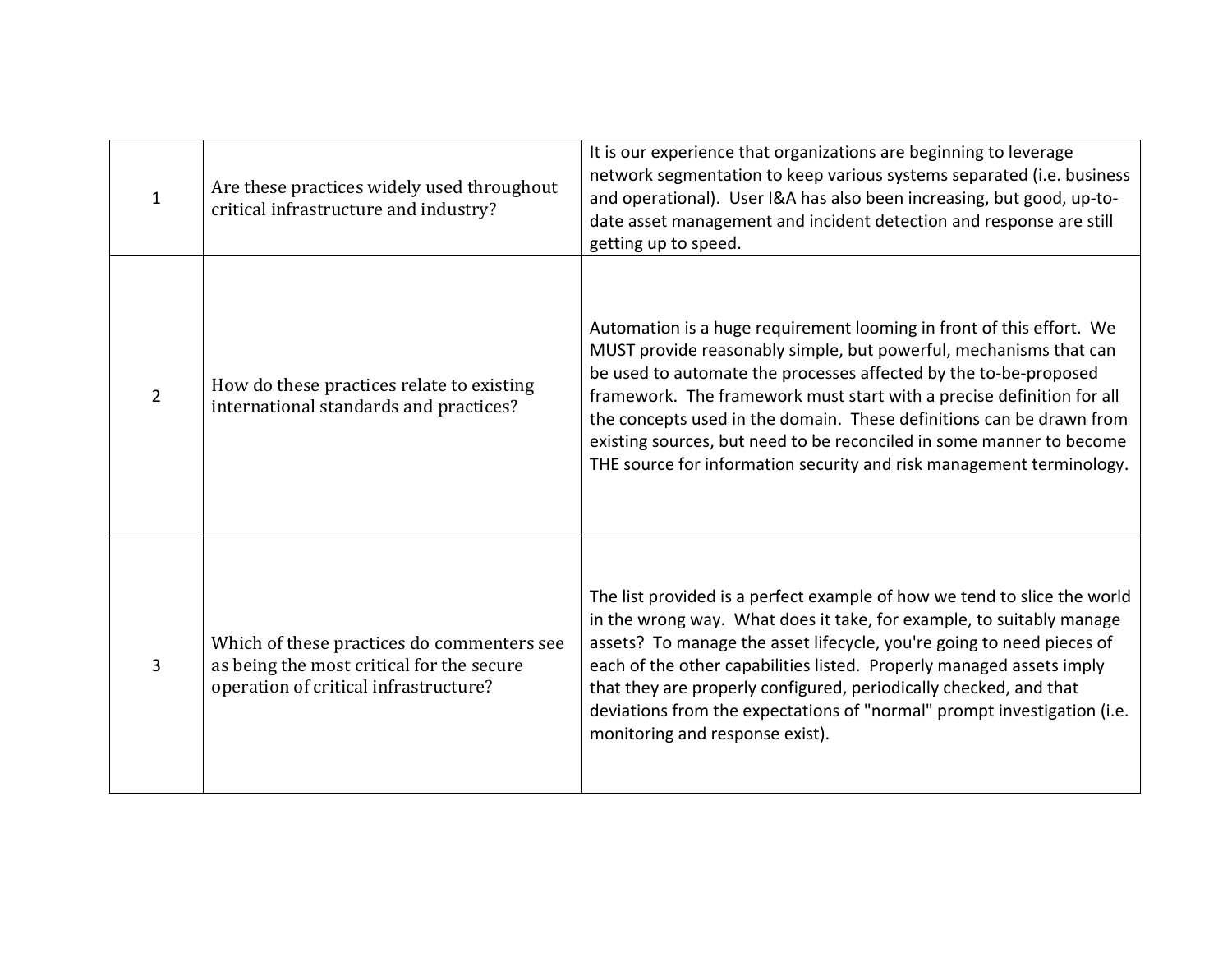| $\overline{4}$ | Are some of these practices not applicable<br>for business or mission needs within<br>particular sectors? | No. These practices are requisite for any organization in any sector<br>having some asset they wish to protect. If there were a candidate for<br>this answer, it might be that which requires resiliency. We can,<br>however, speak of resiliency across any type of system, but this seems<br>to be that concept which may be the most varied across system<br>categories.                                                                                                                                        |
|----------------|-----------------------------------------------------------------------------------------------------------|--------------------------------------------------------------------------------------------------------------------------------------------------------------------------------------------------------------------------------------------------------------------------------------------------------------------------------------------------------------------------------------------------------------------------------------------------------------------------------------------------------------------|
| 5              | Which of these practices pose the most<br>significant implementation challenge?                           | Security engineering, asset management, and key management are,<br>historically, the most difficult to implement. This is true either because<br>it is often difficult to get right (i.e. key management asset<br>management), or requires humans to care and be trained (i.e. security<br>engineering).                                                                                                                                                                                                           |
| 6              | How are standards or guidelines utilized by<br>organizations in the implementation of these<br>practices? | Standard control frameworks are used less frequently than benchmark<br>guidelines. Even then they are used somewhat sparingly. This is likely<br>due to control framework complexity. The most often we see control<br>frameworks used are under circumstances of compliance (i.e. PCI DSS<br>2.0, COBIT 5, NERC, and so on). Otherwise, an organization is more<br>likely to have a set of organizationally-specific policies from which<br>processes, procedures are derived and to which standards are applied. |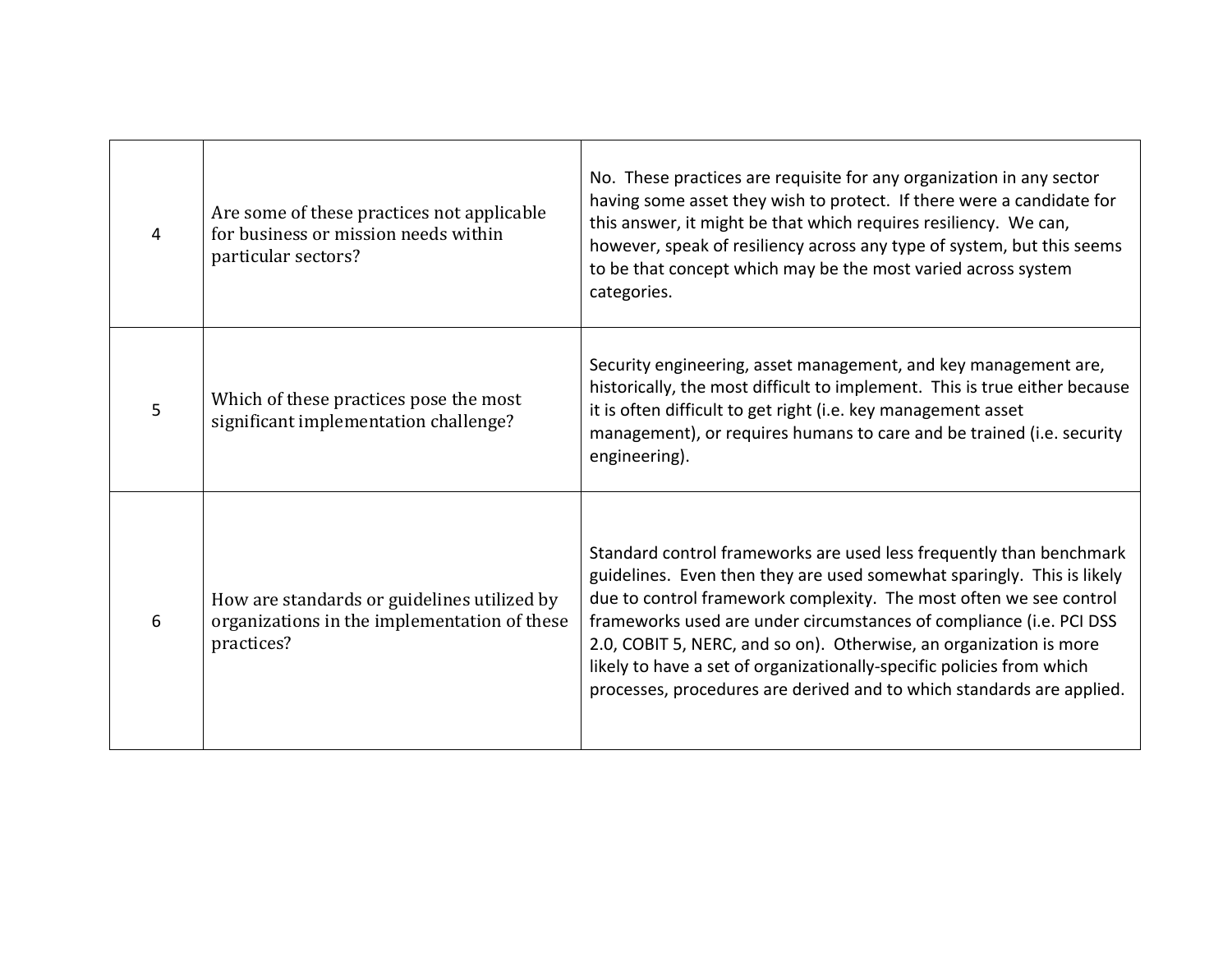|   | Do organizations have a methodology in<br>place for the proper allocation of business<br>resources to invest in, create, and maintain<br>IT standards? | In our experience, the answer to this question will depend on the<br>particular industry sector in which the organization operates. The<br>financial, energy, health, and defense sectors appear to be the most<br>mature and often have mechanisms of organizing IT-related business<br>processes.                                                                                                                                                                                                      |
|---|--------------------------------------------------------------------------------------------------------------------------------------------------------|----------------------------------------------------------------------------------------------------------------------------------------------------------------------------------------------------------------------------------------------------------------------------------------------------------------------------------------------------------------------------------------------------------------------------------------------------------------------------------------------------------|
| 8 | Do organizations have a formal escalation<br>process to address cybersecurity risks that<br>suddenly increase in severity?                             | The area where this comes into play is in specific IT processes, such as<br>vulnerability management. At regular, frequent intervals systems in<br>the enterprise are scanned for vulnerabilities, the severity of which<br>may have changed at a given point. If the change in severity crosses a<br>pre-defined threshold, then that particular vulnerability is treated<br>differently. This in-built escalation may exist for misconfigurations, and<br>perhaps other vulnerability classes as well. |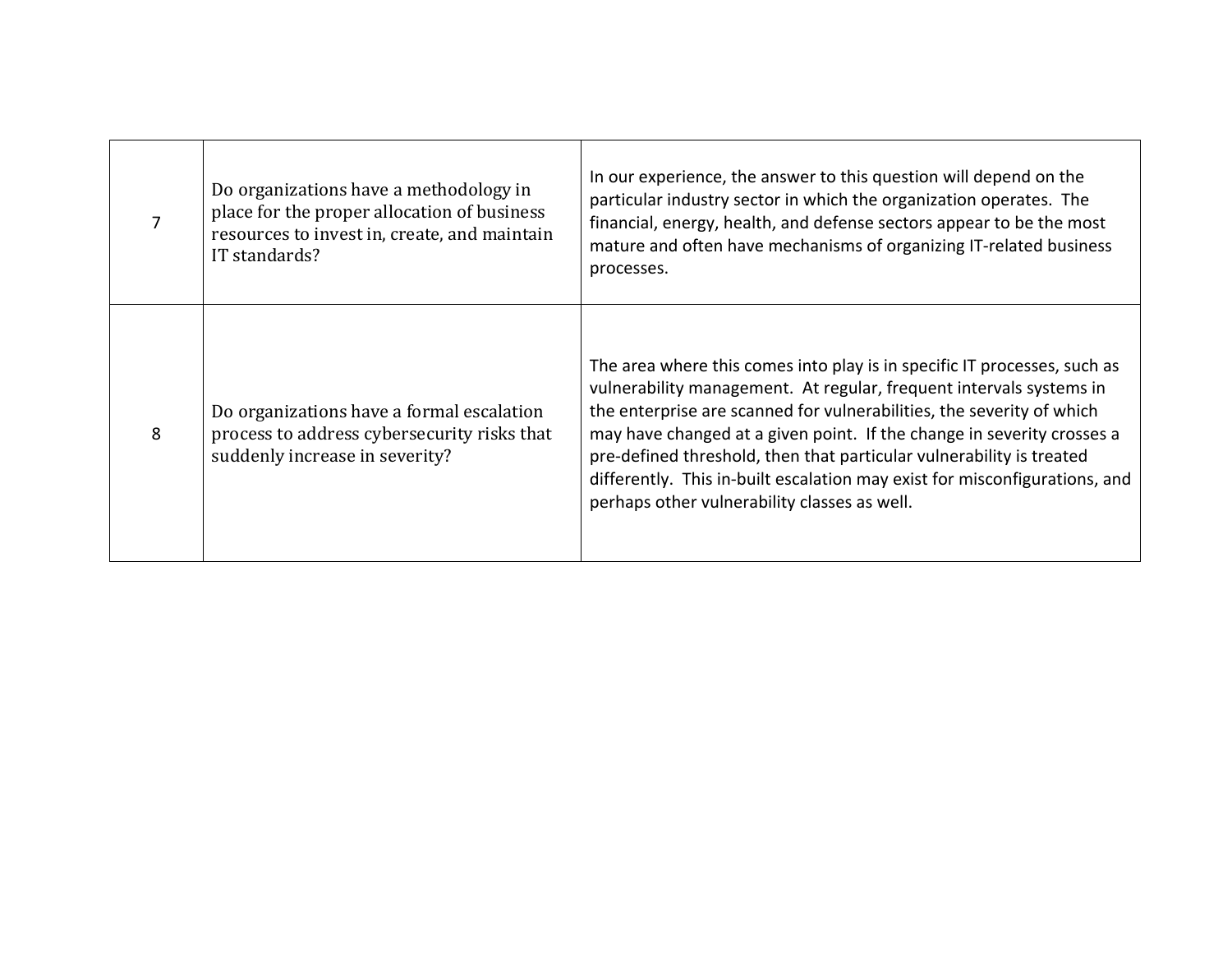| 9 | What risks to privacy and civil liberties do<br>commenters perceive in the application of<br>these practices? | The risk to privacy and civil liberty is an important consideration. The<br>biggest risk, however, will not exist in the framework, but outside in<br>the legal system. Additionally, in some cases certain practices may be<br>at odds with privacy and/or civil liberties. Consider encrypted e-mail as<br>one example. If an organization closes off access to the world via<br>typical personal communication means (i.e. personal access to IM, e-<br>mail, Facebook and other similar sites), then the organization should<br>expect that organizational-e-mail to be used for personal<br>communication. What right the organization then has to inspect<br>personal e-mail needs to be dictated in the legal system. |
|---|---------------------------------------------------------------------------------------------------------------|------------------------------------------------------------------------------------------------------------------------------------------------------------------------------------------------------------------------------------------------------------------------------------------------------------------------------------------------------------------------------------------------------------------------------------------------------------------------------------------------------------------------------------------------------------------------------------------------------------------------------------------------------------------------------------------------------------------------------|
|---|---------------------------------------------------------------------------------------------------------------|------------------------------------------------------------------------------------------------------------------------------------------------------------------------------------------------------------------------------------------------------------------------------------------------------------------------------------------------------------------------------------------------------------------------------------------------------------------------------------------------------------------------------------------------------------------------------------------------------------------------------------------------------------------------------------------------------------------------------|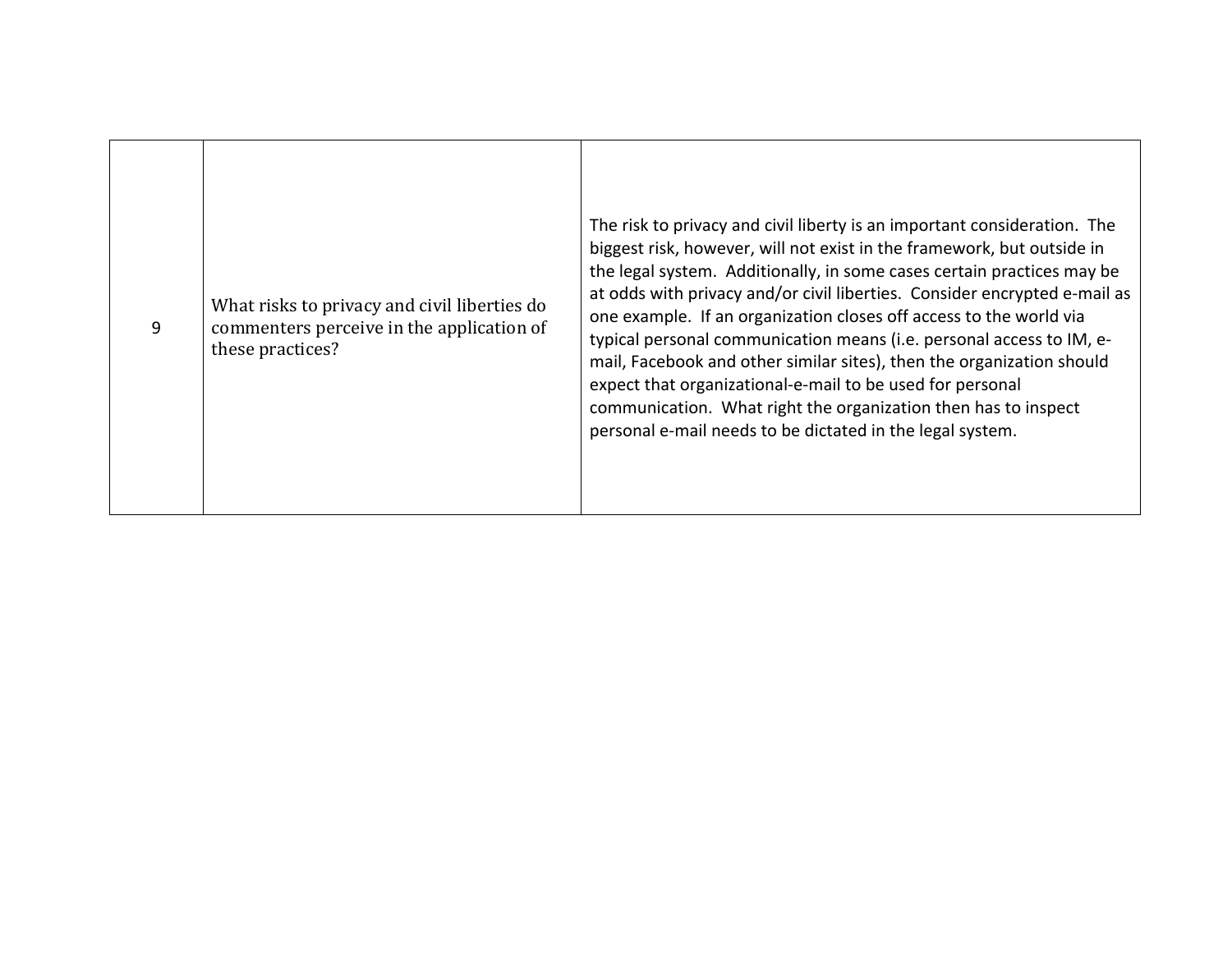| 10 | What are the international implications of<br>this Framework on your global business or<br>in policymaking in other countries? | As we have learned in the security automation standards space,<br>international perception is critically important for global adoption.<br>Historically, if a standardization effort is viewed as a U.S. Government<br>effort, it is less likely to be well-received, much less adopted,<br>internationally. If a goal of this framework is to be multi-national, then<br>the framework is best developed by a non-partisan, non-government-<br>sponsored, internationally recognized non-profit organization. Global<br>adoption would be advantageous to multi-national corporations on<br>several levels. |
|----|--------------------------------------------------------------------------------------------------------------------------------|--------------------------------------------------------------------------------------------------------------------------------------------------------------------------------------------------------------------------------------------------------------------------------------------------------------------------------------------------------------------------------------------------------------------------------------------------------------------------------------------------------------------------------------------------------------------------------------------------------------|
| 11 | How should any risks to privacy and civil<br>liberties be managed?                                                             | They should be noted, but not necessarily explicitly addressed. Again,<br>the legal system needs to accommodate the answers.                                                                                                                                                                                                                                                                                                                                                                                                                                                                                 |